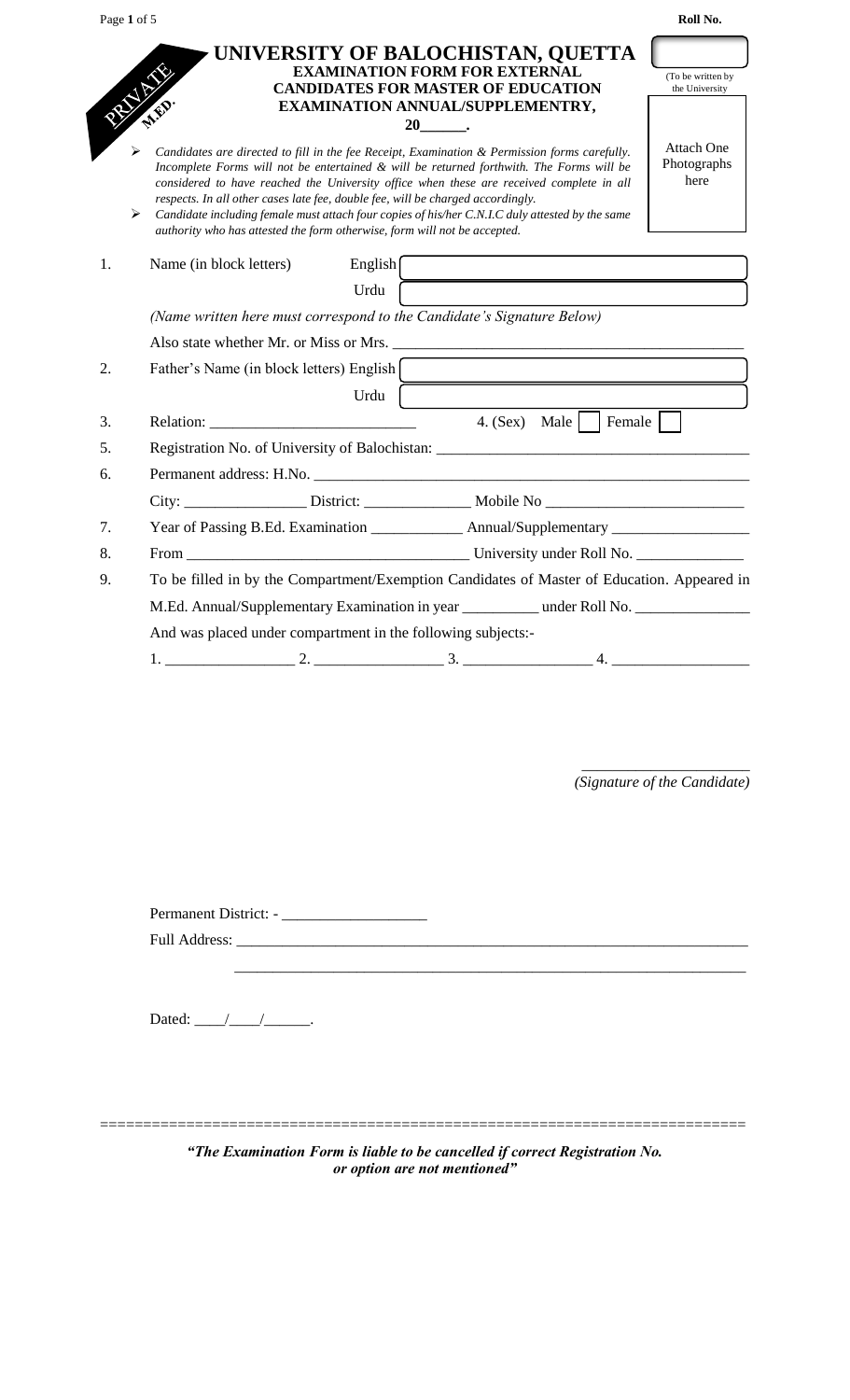#### Page **2** of 5

# **TO BE FILLED IN BY THE OFFICE**

|       | <b>Amount Actually Due</b> | <b>Amount Received</b>                         | Receipt / Challan No.<br>and Date | <b>Amount Still Due</b> |
|-------|----------------------------|------------------------------------------------|-----------------------------------|-------------------------|
| (i)   |                            | Examination Fee                                |                                   |                         |
| (ii)  |                            |                                                | Late Fee                          |                         |
| (iii) |                            |                                                | Registration Fee                  |                         |
|       |                            | Reference made by the Office to the defaulter: |                                   |                         |
|       |                            |                                                |                                   |                         |
| 1.    |                            |                                                |                                   |                         |
| 2.    |                            |                                                |                                   |                         |
| 3.    |                            | Reminder No.                                   |                                   |                         |

**Space for Pasting Bank Challan / Receipt (Copy No. 2)** *Postal Orders, Bank Drafts & Cheques will not be accepted*

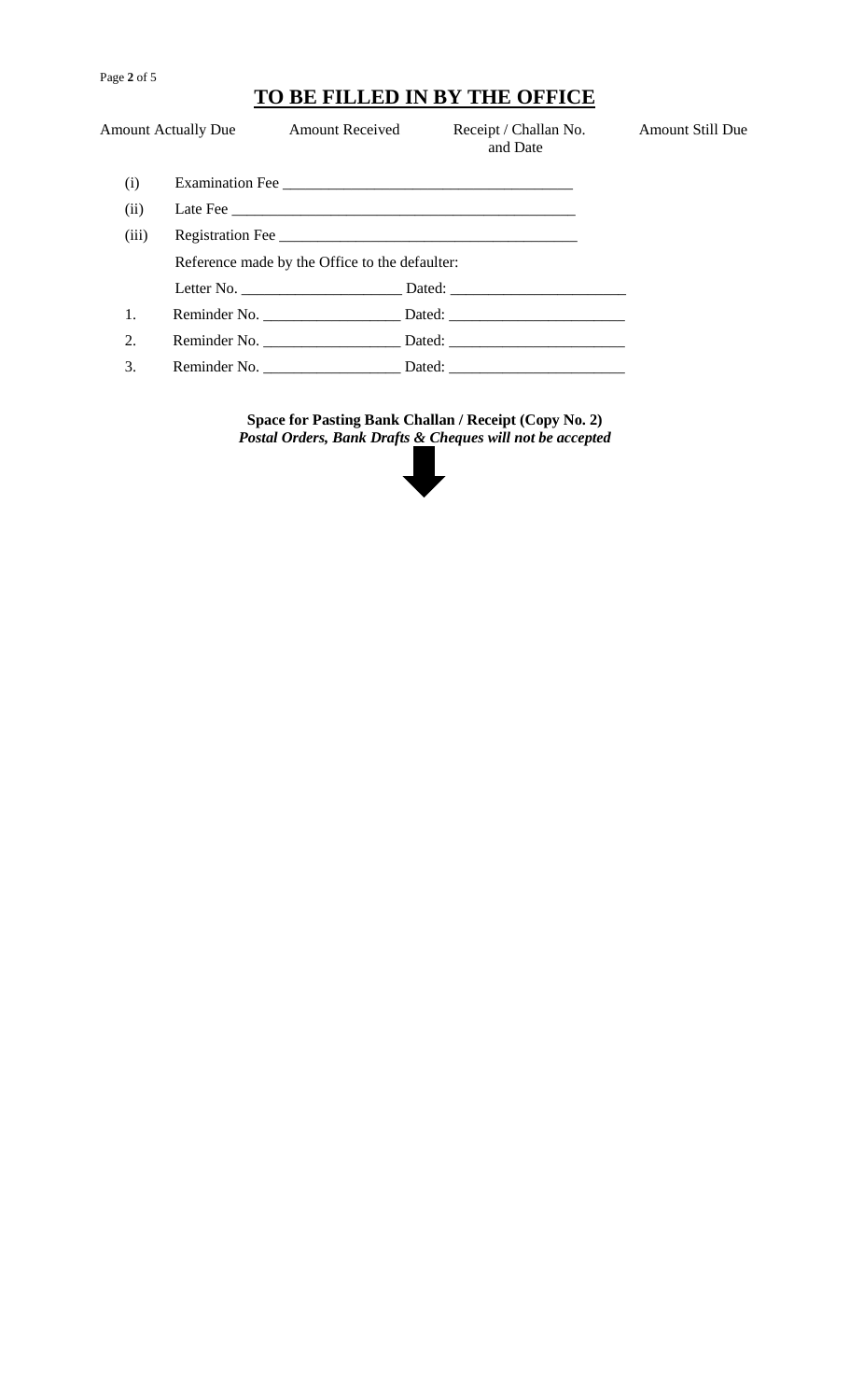| <b>EXAMINATION FORM FOR MASTER OF EDUCATION EXAMINATION</b> |
|-------------------------------------------------------------|
| ANNUAL/SUPPLEMENTARY EXAMINATION, 20                        |

## *FOR PRIVATE CANDIDATE*

- The Examination will be held on the date to be notified in the Date-Sheet. Last date for Examination fee and permission-cum-Examination form to reach the in University office is as under: -
- Examination Fee is Rs. \_\_\_\_\_\_\_\_/- and Late fee payable under rules is Rs. \_\_\_\_\_/- only. After the last date with late fee the candidates must deposit double the ordinary fee.
- The Examination Fee is payable only in cash through the Habib Bank Ltd., University of Balochistan, (University Branch), Quetta or (Through post office in the case of Mofussil candidate, only) on the Bank Challan prescribed for the University of Balochistan Quetta, during banking hours on all working days.

### *Postal Orders, Bank Drafts and Cheques shall not be accepted.*

#### To,

The Controller of Examinations, University of Balochistan, Quetta.

Sir,

I request permission to present myself at the ensuring Master of Education Examination, of the University of Balochistan, to be held in Annual/Supply: 20\_\_\_\_\_\_.

*(Particulars to be filled in by the candidate neatly and legibly in his/her own handwriting) Corrections if any should be initialed by the officer attesting the certificates on the reverse of this Form:-*

| 1.  | Name (in block letters)                                                                           | English |                                                                                           |
|-----|---------------------------------------------------------------------------------------------------|---------|-------------------------------------------------------------------------------------------|
|     |                                                                                                   | Urdu    |                                                                                           |
|     |                                                                                                   |         | (Name written here must correspond to the Candidate's Signature Below)                    |
|     |                                                                                                   |         |                                                                                           |
| 2.  | Father's Name (in block letters) English                                                          |         |                                                                                           |
|     |                                                                                                   | Urdu    | the control of the control of the control of the control of the control of the control of |
| 3.  |                                                                                                   |         |                                                                                           |
| 5.  |                                                                                                   |         |                                                                                           |
| 6.  |                                                                                                   |         |                                                                                           |
| 7.  |                                                                                                   |         |                                                                                           |
| 8.  |                                                                                                   |         |                                                                                           |
| 9.  |                                                                                                   |         |                                                                                           |
|     |                                                                                                   |         |                                                                                           |
| 10. |                                                                                                   |         |                                                                                           |
| 11. | To be filled in by the compartment/Exemption Candidate only.                                      |         |                                                                                           |
|     |                                                                                                   |         | Appeared in M.Ed. Annual/Supplementary Examination 20_____ under Roll No. ___________     |
|     |                                                                                                   |         |                                                                                           |
|     | I solemnly declare that: -                                                                        |         |                                                                                           |
|     | (i)<br>I have read all the instructions.<br>(ii)<br>I am not a Student of Double Course.<br>(iii) |         | I have filled in the Examination form in my own handwriting                               |

#### œ **MOST IMPORTNAT**



1. The attestor's name & designation should both be entered by the officer signing the form 2. Four latest photographs must be attached with examination form, *(female candidates are not exempted)* 3. Four attested copies of National Identity Card. 4. No examination form will be accepted without Photostat / attested copy of registration card.

 **Roll No.**

| Attach One |
|------------|
| Photograph |
| here       |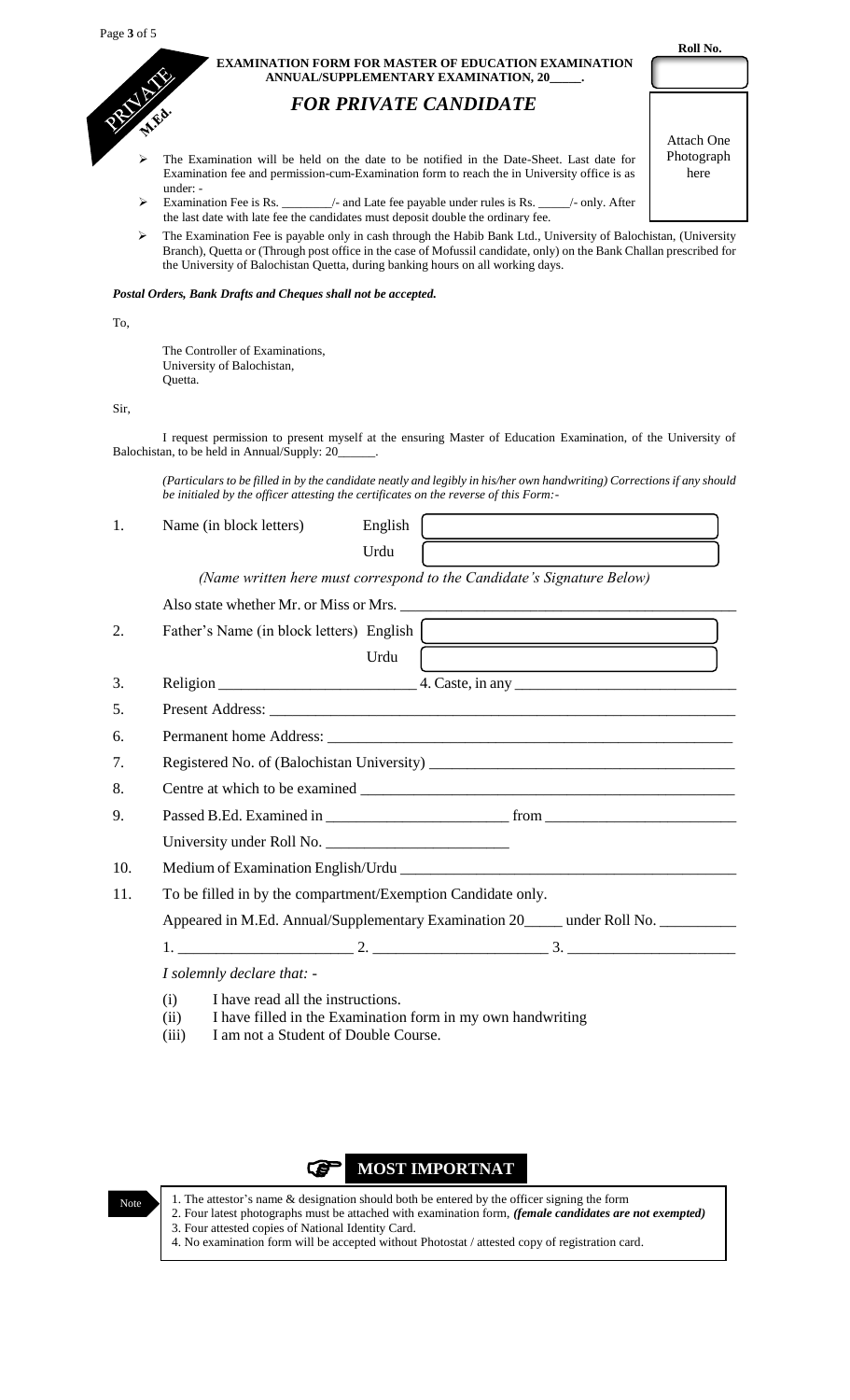Year of passing B.Ed. Examination.

I declare that: -

Year \_\_\_\_\_\_\_\_\_\_\_\_\_\_\_\_ Roll No. \_\_\_\_\_\_\_\_\_\_\_\_\_\_\_\_\_\_

- 1. All the particulars are correct and that in case of any difficulty arising out inaccuracy therein I shall be responsible for the consequences.
- 2. I have not attended any college as a regular student during the academic year proceeding the examination and I am not the candidate of double course.
- 3. I am still employed as a whole time paid teacher in a recognized Primary/Middle/High School affiliated College/Government Education Institution.

I am. Etc

|     | <b>Station</b>            |                                       |
|-----|---------------------------|---------------------------------------|
|     | <b>Permanent District</b> | Present Full Address of the Candidate |
| The | 20                        |                                       |
|     |                           |                                       |

### **CERTIFICATE**

Officer signing the certificates below are requested to kindly see that the blanks in certificate Nos. I & II are duly filled in before these certificates are signed

I certify that the candidate has attached herewith the original University fee receipt no. Dated. \_\_\_\_\_/\_\_\_\_\_\_\_\_\_\_ for Rs. \_\_\_\_\_\_\_\_\_\_\_\_\_\_/- as examination fee for the Master of Education Examination.

Under no circumstances shall any officer forward Examination form of any candidate to the University Officer unless that candidate has attached the University Fee receipt.

*\_\_\_\_\_\_\_\_\_\_\_\_\_\_\_\_\_\_\_ \_\_\_\_\_\_\_\_\_\_\_\_\_\_\_\_\_\_\_* **Seal or Office Stamp** Signature of the attesting Authority *Principal/Head Master/Head Mistress College/School.*

I certify that the above named candidate has satisfied me by the production of the University Certificate. That he/she passed the \_\_\_\_\_\_\_\_\_\_\_\_\_\_\_\_ Examination of the \_\_\_\_\_\_\_\_\_\_\_\_\_\_\_\_\_\_\_\_\_\_\_\_ University: that he/she is of good moral character: that he/she has signed the above application and the prima facia he/she is eligible to appear as a private candidate in the B.Ed. Examination under status \_\_\_\_\_\_\_\_\_\_\_\_\_\_\_\_\_\_\_\_\_\_\_\_\_\_\_\_\_\_\_\_\_ as printed on the permission form.

Dated:  $\frac{\sqrt{2\pi}}{2}$ 

Signature:

Headmistress/Headmaster/Principal

The candidate may get this certificate signed as under: -

Teacher and teacheresses may get this certificate signed by the Head Master of Head Mistress of a recognized High School. In case of late college candidates this certificate should be signed by the Principal of college last attended.

The Examination form will be liable to be cancelled if correct Registered Number of the Balochistan University is not mentioned or if any Incomplete or incorrect entry is made in the Form or Examination fee is not received in this office in time.

Candidate will be shown as belonging to this District in all University Records while corresponding the candidate must always mention the name of district.